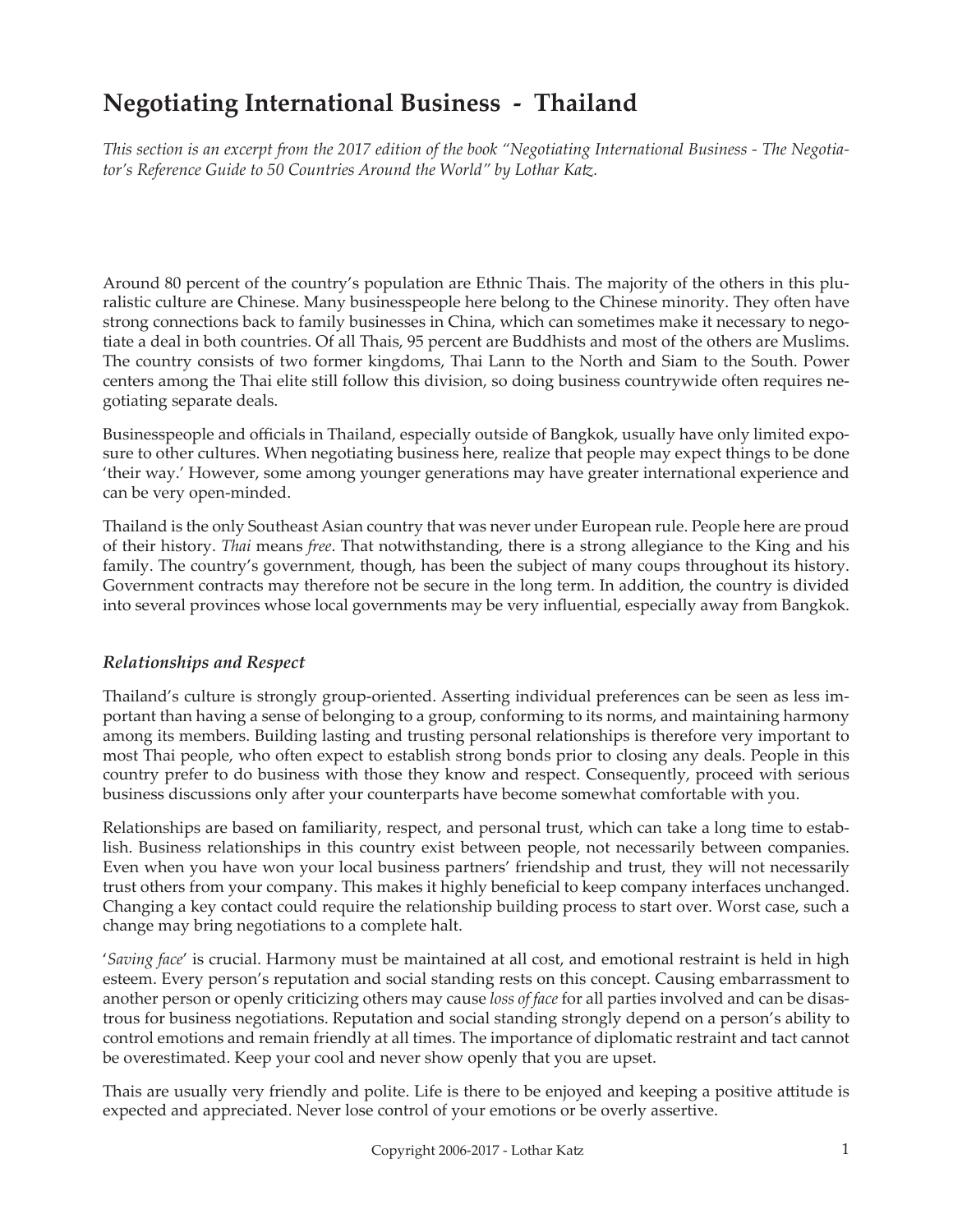In Thailand's business culture, the respect a person enjoys depends primarily on his or her age and rank. It is very difficult for Thais to have a conversation with a person whose status is unclear, since knowing whether someone is a superior, inferior, or equal strongly influences behaviors. Business leaders may have a high sense of self-reliance and can be very autocratic and authoritarian. Titles are very important. Admired personal traits include politeness, modesty, sincerity, honesty.

## *Communication*

The official language of the country is Thai. Many businesspeople speak English, although not always well. It may be useful to have an interpreter. In order to avoid offending the other side, ask beforehand whether an interpreter should be present at a meeting. When communicating in English, speak in short, simple sentences and avoid using jargon and slang. It will help people with a limited command of English if you speak slowly, summarize key points, and pause frequently to allow for interpretation.

Thai people usually speak in quiet, gentle tones. Conversations may include periods of silence, which do not necessarily convey a negative message. Loud and boisterous behavior is perceived as a lack of self-control. People generally converse while standing around three feet apart.

Because being friendly and saving *face* are so important in this culture, communication is generally indirect, though slightly less so than in other Asian countries. Direct confrontation is inappropriate, and it is better to ask open questions instead of closed ones. When responding to a direct question, Thai people may answer 'yes' only to signal that they heard what you said, not that they agree with it. You rarely hear a direct 'no.' Instead, you may receive seemingly ambiguous answers, such as 'I am not sure,' 'we will think about it,' or 'maybe.' Each of these could mean 'no,' as does a 'yes' that sounds hesitant or weak. Alternatively, a respondent might deliberately ignore your question or pretend that he or she does not understand English. It is beneficial to use a similarly indirect approach when dealing with Thais, as they could perceive you as rude and pushy if you are being overly direct.

A Thai who considers you a superior will likely tell you what he or she thinks you want to hear, especially when others are around. This is a way to save *face* and preserve honor. Similarly, if asked to give constructive feedback, people may resort to highlighting only the positives, in which case you should listen carefully for what is *not* being said. Candid comments and criticism may only be conveyed in private, often through a third party. Similarly, it can be effective to deliver negative responses to your negotiation counterparts through a third party, which is a *face*-saving way.

Gestures are usually subtle. It is advisable to restrict your body language. Non-verbal communication is important, though, and you should carefully watch for others' small hints, just as they will be watching you. Avoid physical contact with Thai people except for handshakes. Never touch someone's head, not even that of a child. Since Thais consider the left hand unclean, use it only if inevitable. Pointing with the index finger or the full hand is considered rude. Instead, gesticulate in the general direction of whatever you are referring to or point with your chin. Eye contact should be very infrequent. Thai people rarely look the other straight in the eye. Restrain your emotions and Avoid facial expressions that could suggest disagreement, such as grimacing or shaking your head.

Thai people do not expect foreigners to smile as often as they do. Smiles and laughter do not always indicate amusement or approval. Frequently, they may mask embarrassment, disapproval, and other feelings of distress. Accordingly, Westerners may sometimes observe Thai people smiling or laughing at what they might consider inappropriate moments.

#### *Initial Contacts and Meetings*

Before initiating business negotiations in Thailand, it is highly advantageous to identify and engage a local representative who can make the initial contact. This person will help bridge the cultural and communications gap, allowing you to conduct business with greater effectiveness. Without such an agent or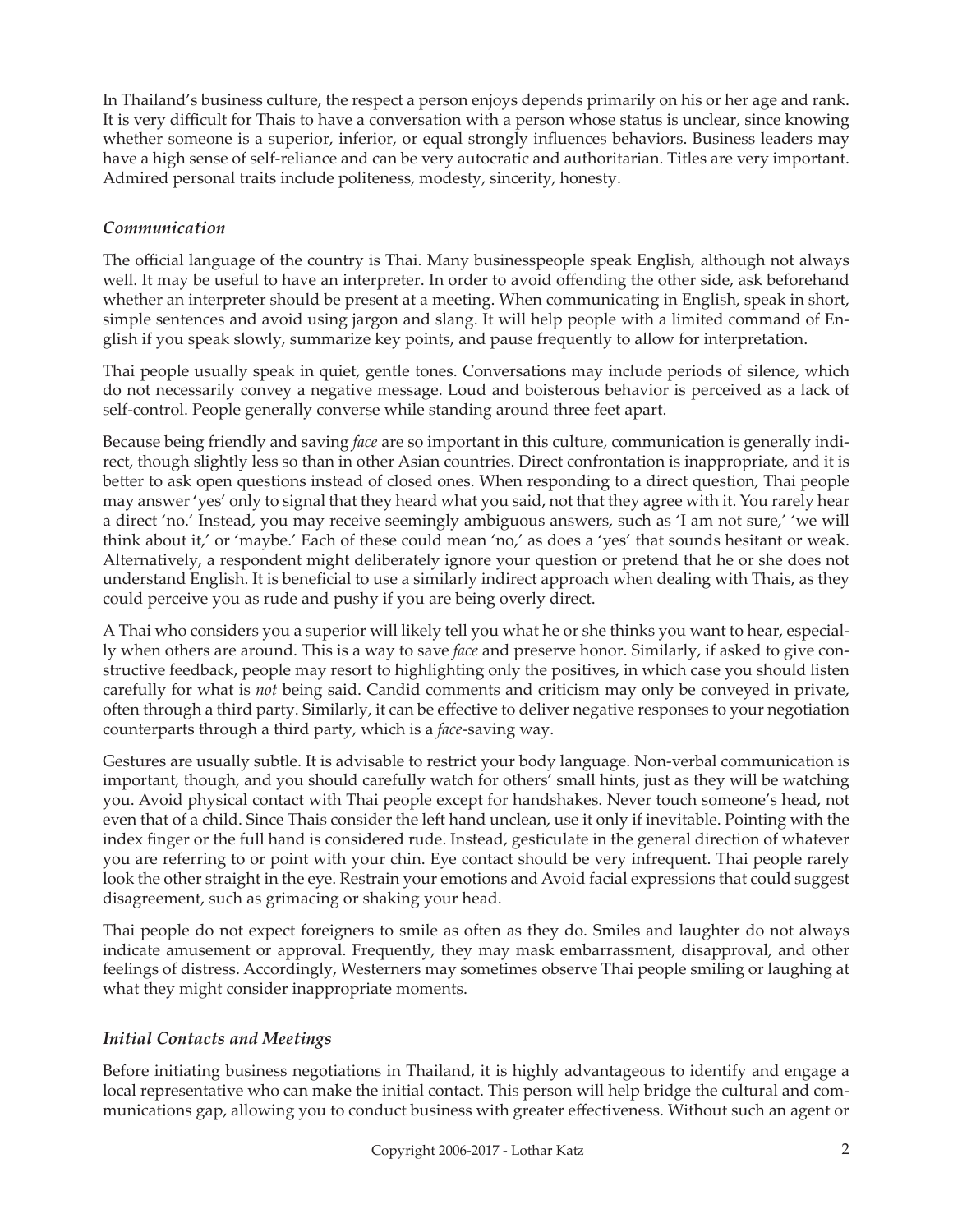business partner, even seemingly simple things such as getting items through customs can become very difficult and frustrating. Choose your representation carefully to ensure that they can accomplish what you expect them to do.

Conducting negotiations in Thailand with a team of negotiators instead of relying on a single individual may speed up the negotiation process. It is vital that teams be well aligned, with roles clearly assigned to each member. Changing a team member could require the relationship building process to start over and should be avoided. Worst case, such a change can bring negotiations to a complete halt.

If possible, schedule meetings at least four weeks in advance. Since people want to know who they will be meeting, provide details on titles, positions, and responsibilities of attendees ahead of time. While meetings may start considerably late, Thais generally expect foreign visitors to be punctual. In Bangkok with its often-chaotic traffic and resulting considerable delays, allow plenty of time to get to an appointment. Avoid being more than 10 to 15 minutes late. Displaying anger if you have to wait, which happens often, reflects very poorly on you.

Ethnic Thai names are traditionally given in the order of first name, family name. Addressing them with *Khun* plus the first name is perfectly acceptable. Using *Mr./Ms.* plus the family name may confuse people who had little exposure to foreign cultures. Some Thais may actually call you *Mr./Ms.*, followed by your first name. Chinese people usually give their names in the order of family name, first name, where the latter consists of two names, the generational name, and the given name. These two are usually hyphenated but may be spoken (and sometimes written) as one. Some people use assumed western first names, in which case they give theirs in the order of first name followed by family name. Properly pronouncing your counterparts' names is very important. Academic and professional titles are highly valued and must be used. Introduce and greet older people first. Thais use handshakes only to greet foreigners. The local greeting is the *wai*: the hands are held together as if praying, touching your body lightly somewhere between your chest and forehead.

After introductions, offer your business card to everyone present. Not having a card as a foreigner is viewed as unprofessional, even though you may not always get one in return. Business cards should be of high quality and printed in English, with the other side translated into Thai. Show doctorate degrees on your card and make sure that it clearly states your professional title, especially if you have the seniority to make decisions. Present your card with your right hand, with the Thai side facing the recipient. Similarly, accept others' cards using only the right hand. Smile while doing so, then examine the card carefully. Not reading someone's card can be an insult. Next, remark upon the card and then place it on the table in front of you or into your card case. Never stuff someone's card into your back pocket or otherwise treat it disrespectfully. Never write on a person's business card.

At the beginning of a meeting, there is normally some small talk. This allows participants to become personally acquainted. It is best to let the local side set the pace and follow along.

The primary purpose of the first meeting is to become acquainted and build relationships. Business may be discussed, but do not try to hurry along with your agenda. It is unrealistic to expect initial meetings to lead to straight decisions. Frequent meeting interruptions are normal and do not signal a lack of interest.

Presentation materials should be very attractive, with good and clear visuals. Use diagrams and pictures wherever feasible, cut down on words, and avoid complicated expressions. Having your handout materials translated to Thai is not a must but helps in getting your messages across.

#### *Negotiation*

**Attitudes and Styles –** Leveraging relationships is an important element when negotiating in Thailand. To Thai businesspeople, negotiating is usually a joint problem-solving process. While the buyer is in a superior position, both sides in a business deal own the responsibility to reach agreement. They expect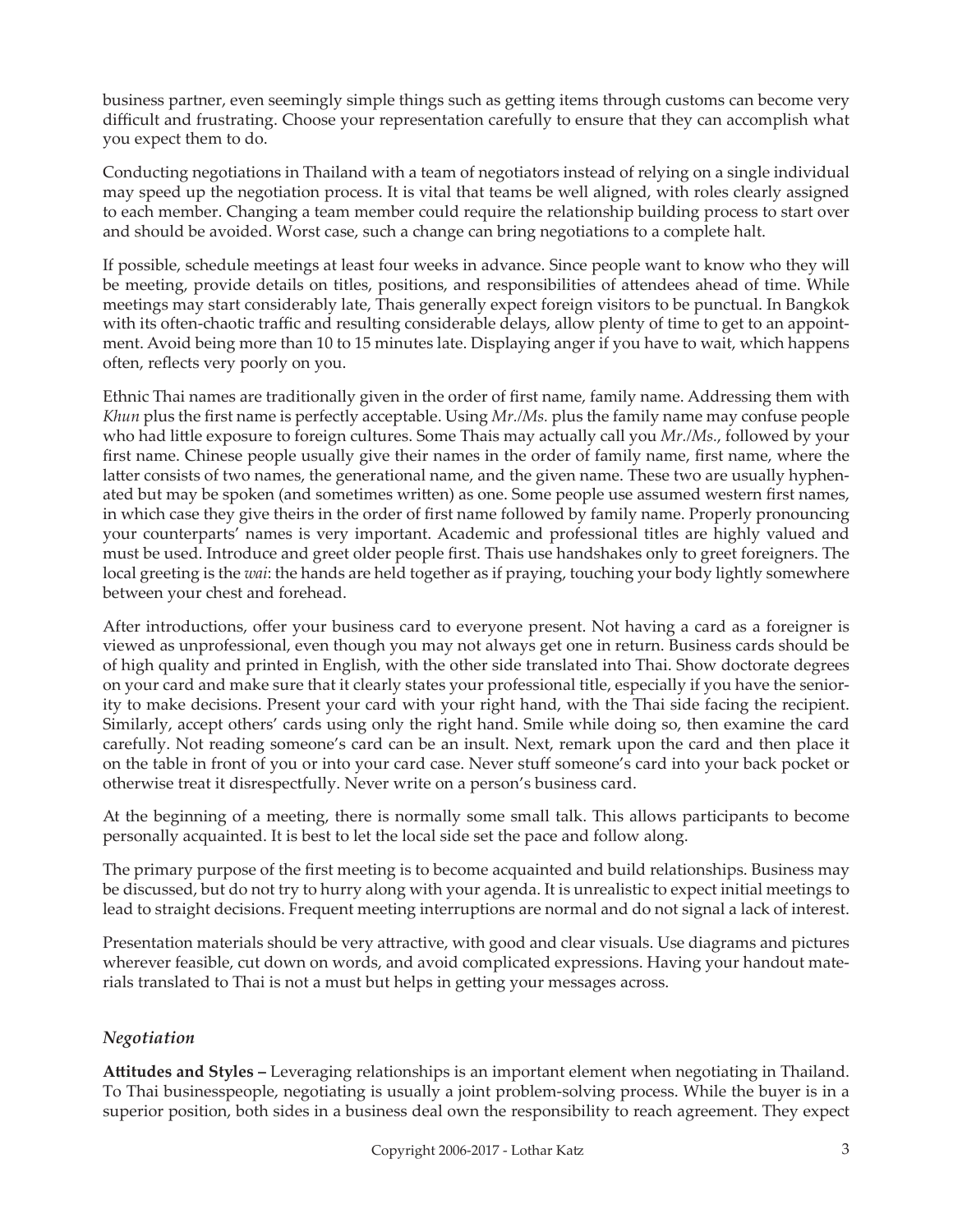long-term commitments from their business partners and will focus mostly on long-term benefits. The primary negotiation style is cooperative and people may be open to compromising if viewed helpful in order to move the negotiation forward. Maintaining harmonious relationships throughout the process is vitally important. While each party is expected to pursue their best interests, Thais disapprove of competitiveness and strive to find win-win solutions, avoiding confrontation and always leaving a way out for the other. In fact, Thais may prefer compromising even if there is no real need to compromise. However, keep in mind that there are often Chinese cultural influences that can affect negotiation styles.

**Sharing of Information -** Information is rarely shared freely, since the locals believe that privileged information creates bargaining advantages. However, it can be advantageous to share some information as a way to build trust.

**Pace of Negotiation –** Expect negotiations to be slow and protracted. Relationship building, information gathering, bargaining, and decision making all take considerable time. In addition, Thais have a lower sense of urgency than a Westerner may be accustomed to. Consequently, your expectations regarding deadlines and efficiency may be unrealistic. Be prepared to make several trips if necessary to achieve your objectives. Throughout the negotiation, be patient, control your emotions, and accept that delays occur.

Thai people generally employ a polychronic work style. They are used to pursuing multiple actions and goals in parallel. When negotiating, they often take a holistic approach and may jump back and forth between topics rather than addressing them in sequential order. Negotiators from strongly monochronic cultures, such as Germany, the United Kingdom, or the United States, could find this style confusing, irritating, even annoying. In any case, do not show irritation or anger when encountering this behavior. Instead, keep track of the bargaining progress at all times, often emphasizing areas where agreement already exists.

If your counterparts appear to be stalling the negotiation, assess carefully whether their slowing down the process indicates that they are evaluating alternatives or that they are not interested in doing business with you. If small, insignificant details seem to have become major problems, realize that there may be larger problems that your counterpart is unwilling to address directly. To identify the real issue, ask open questions and try to see the bigger picture. More often than not, though, stalling behaviors are attempts to create time pressure in order to obtain concessions.

**Bargaining –** Thais like bargaining and haggling. They expect to do a lot of it during a negotiation and may be offended if you refuse to play along. They may use a wide array of negotiation techniques quite competently. The bargaining stage of a negotiation can be extensive. Prices often move more than 40 percent between initial offers and final agreement. Leave yourself sufficient room for concessions at different stages. Ask the other side to reciprocate if you made one. You can use the fact that aspects can be re-visited to your advantage, for instance by offering further concessions under the condition that the Thai side reciprocate in areas that had already been agreed upon. However, note that company policy is usually strictly followed, particularly in larger organizations, so be careful not to demand concessions that go against it.

Deceptive techniques are frequently used. TThis includes tactics such as telling lies and sending fake non-verbal messages, initially pretending to be disinterested in the whole deal or in single concessions, misrepresenting an item's value, or making false demands and concessions. Do not take such tactics personally and realize that overt attempts to lie at or bluff your counterparts could backfire and might damage business relationships. Lies may be difficult to detect. It is advisable to verify information received from the local side through other channels. Similarly, they treat 'outside' information with caution. Thais rarely use 'good cop, bad cop' and it is best to avoid the tactic since the implications for relationships can be significant. They may claim limited authority, stating that they have to ask for their manager's ap-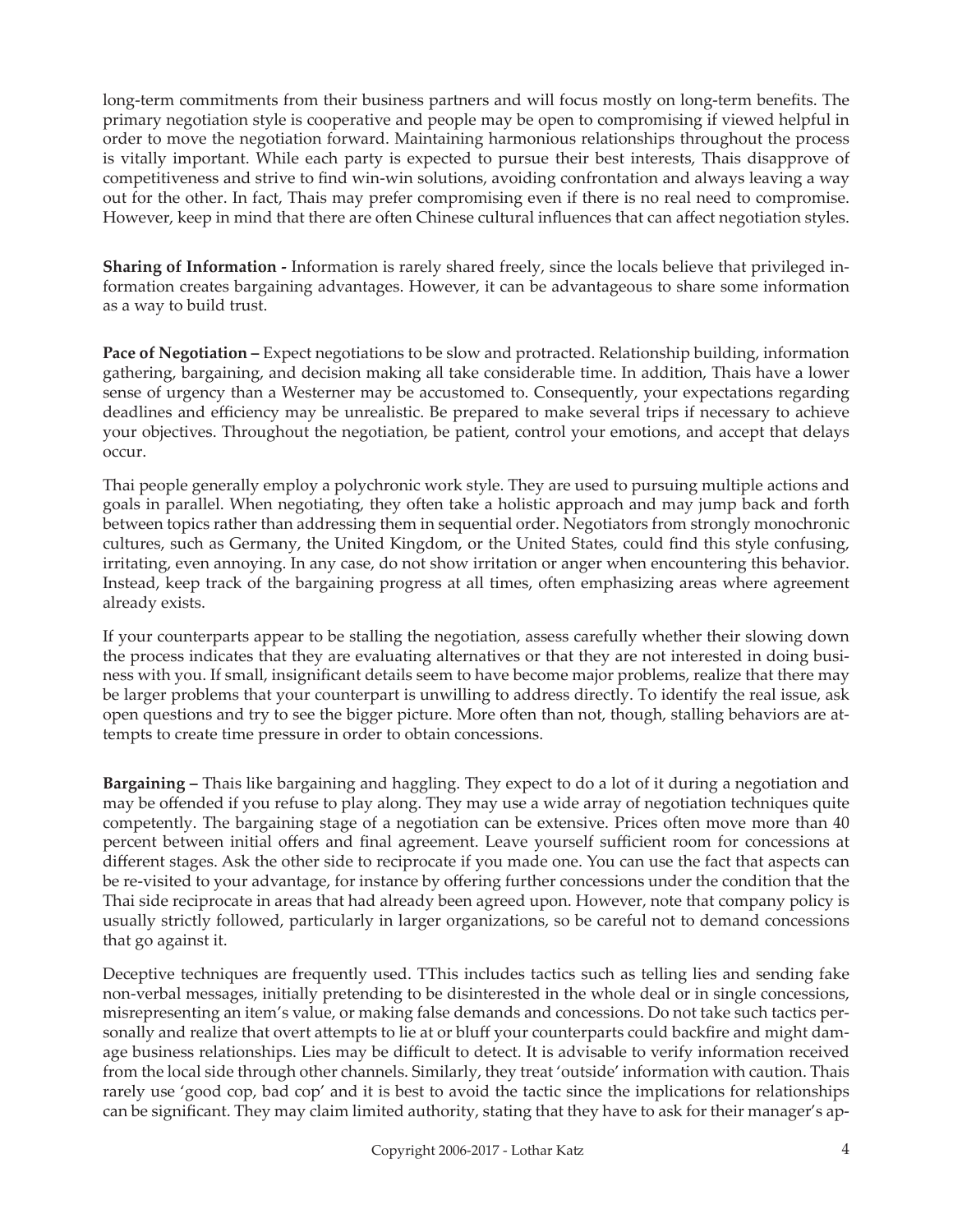proval. This could be a tactic or the truth. Since you must avoid causing loss of face, be cautious when using the techniques of making false demands or false concessions, even though they may be very effective.

Negotiators in the country occasionally use pressure techniques that include making final offers or nibbling. Final offers should not be made too soon since your counterpart may not believe that you are serious. Do not use tactics such as applying time pressure or making expiring offers, since Thais could view these as signs that you are not willing to build a long-term relationship. They may choose to terminate the negotiation. Avoid pressure tactics such as opening with your best offer or showing intransigence, since they cannot be applied effectively without running the risk of causing loss of *face*. Periods of silence in conversations are normal and may not represent an attempt to use it as a negotiation technique.

Thai negotiators avoid most aggressive or adversarial techniques since these affect *face*. The risk of using any of them yourself is rarely worth the potential gain. As an exception, extreme openings may be used as a way to start the bargaining process. However, use the tactic with caution since it may adversely affect the relationship if employed too aggressively.

As in most strongly relationship-oriented cultures, negotiators may sometimes use emotional techniques such as attitudinal bargaining, attempting to make you feel guilty, grimacing, or appealing to personal relationships. Be cautious when doing this yourself. You might cause the other side to lose *face*, which could damage your negotiating position.

At times, defensive tactics such as blocking, distracting or changing the subject, asking probing questions, or making promises may be used. The exception is directness, which is very rare in this society. They may be shocked if you are overly direct yourself, which can be counterproductive.

Note that opening with written offers and attempting to introduce written terms and conditions as a negotiation tactic is rarely successful. In most cases, businesspeople ignore or tactfully reject them and request that each aspect be negotiated individually.

Corruption and bribery are somewhat common in Thailand's public and private sectors. However, people may draw the line differently, viewing minor payments as rewards for getting a job done rather than as bribes. Also, keep in mind that there is a fine line between giving gifts and bribing. What you may consider a bribe, a Thai could simply view a nice gift. Introducing and explaining your company's policies early on might help, but be careful not to moralize or appear to imply that local customs are unethical. Alternatively, let your local representative handle such aspects.

Conflicts and disputes that may arise during a negotiation can be difficult to resolve because Thais prefer to ignore or deny them. Patience and continuous friendliness pay strong dividends. Deepening and leveraging personal relationships may help. In extreme situations, use a mediator, ideally the party who initially introduced you.

**Decision Making –** The country's business culture is extremely hierarchical and superiors enjoy enormous deference. Decision making is a very slow and deliberate process in Thailand. Decision makers are usually senior executives who consider the best interest of the group or organization. They might consult with others before making the call. Subordinates may be reluctant to accept responsibility. Decision makers also rarely delegate their authority, so it is important to deal with senior executives. Gaining access to top managers can be difficult, though. You may first have to deal with layers of subordinates, many of who could strongly influence the final decision.

In Thailand's still-shaky political and economic environment, company decisions are rarely independent of outside influences. Never underestimate the role of government officials, bureaucrats, and the military. All of them wield considerable influence across many industries. A number of criminal groups exist as well, many of which are led by high-ranking army officers. Doing business in the country can become extremely difficult and very unpleasant without the support of the 'powers-to-be.' It is important to come prepared to deal with these outside forces.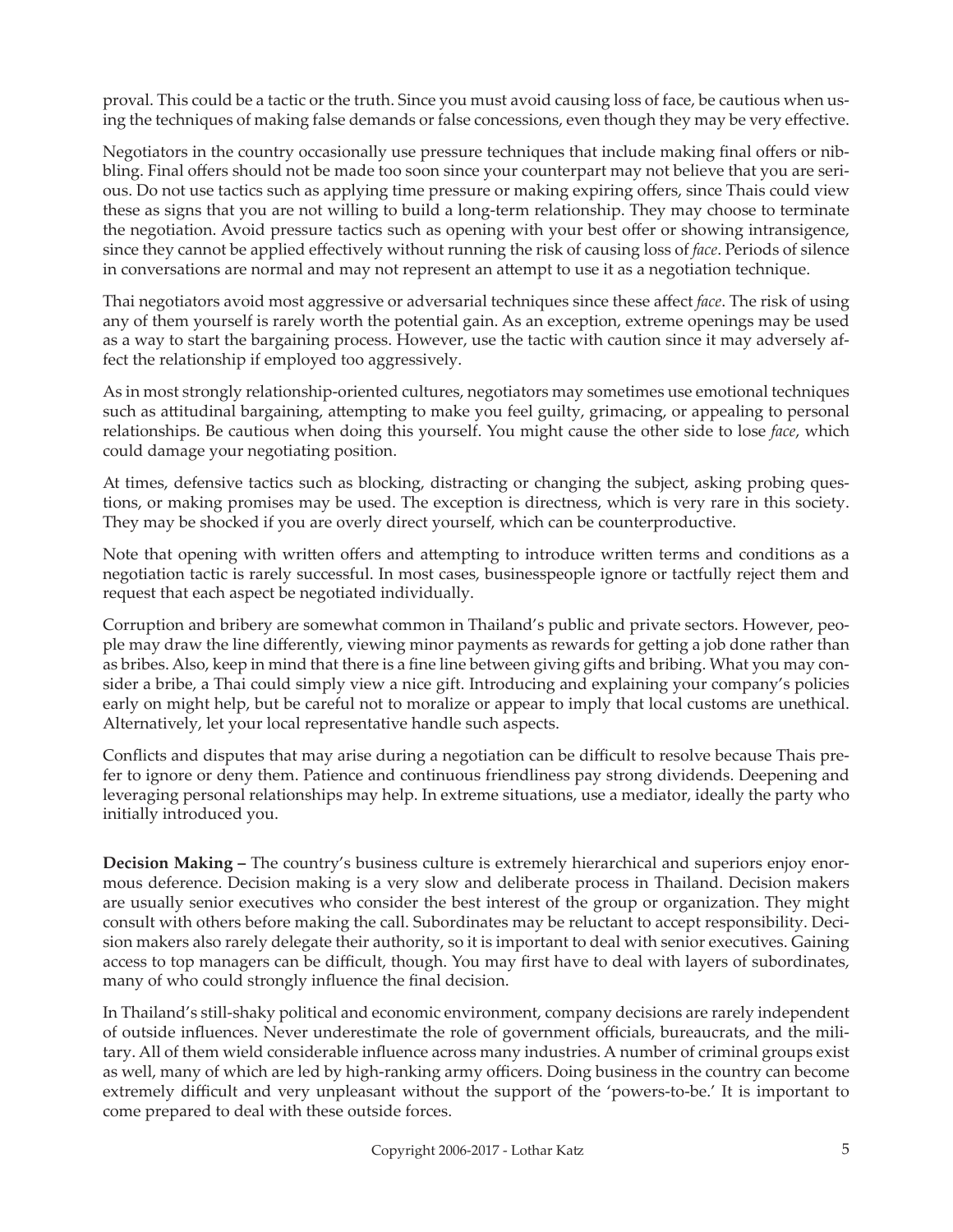When making decisions, Thai businesspeople may not rely much on rules or laws. They usually consider the specific situation rather than applying universal principles. Personal feelings and experiences weigh much more strongly than empirical evidence and other objective facts do. Thais are often reluctant to take risks. If you expect them to support a risky decision, you may need to find ways for them to become comfortable with it first. You are much more likely to succeed if the relationship with your counterparts is strong and you managed to win their trust.

### *Agreements and Contracts*

Capturing and exchanging written understandings after meetings and at key negotiation stages is useful. While oral commitments may be legally binding, they are rarely enforceable and may sound stronger than what your Thai counterparts may be willing to put in writing. Do not rely on interim agreements to be final. Any part of an agreement may still change significantly before both parties sign the final contract.

Written contracts are usually kept high-level, capturing only the primary aspects, terms, and conditions of the agreement. Writing up and signing the contract is a formality. Thais believe that the primary strength of an agreement lies in the partners' commitment rather than in its written documentation.

It is recommended to consult a local legal expert before signing a contract. However, do not bring your attorney to the negotiation table as it may be viewed as a sign of mistrust.

Signed contracts may not always be honored. This depends to no small degree on the strength of the continuing relationship between the contract partners. It is strongly advisable to continue staying in touch and maintaining the trust of your Thai business partner. Business partners usually expect the other side to remain somewhat flexible if conditions change, which may include agreeing to modify contract terms. Thais expect to settle all disputes out of court.

#### *Women in Business*

While Thailand remains a male-dominated society, women in senior roles have become more commonplace in recent year. Nevertheless, male chauvinism can still be an issue here. While females mostly receive the same treatment from Thai companies as men do, facing challenges from the other gender is still a common experience for them.

Female business travelers should exercise caution and act professionally in business and social situations. Displaying confidence and some degree of assertiveness can be effective, but it is very important not to appear overly bold and aggressive.

#### *Other Important Things to Know*

Formal and neat attire is very important when doing business here. Male business visitors should wear dark suits with neckties on most occasions. Make sure shoes and suit are in excellent condition.

Business lunches and dinners are frequent and help advance the vital process of building strong relationships and growing your network. Business may not be discussed during these events.

Table manners are very important, especially when dealing with the Thai elite. Take your time and do not rush to eat, do not chop up your food and then eat, and above all avoid spilling food from your plate onto the table or tablecloth. Thais rarely use chopsticks, so the use of spoon and fork is commonplace. Never grimace if served something strange or unfamiliar. Leaving a little food on your plate is usually good as it signals that there was enough of it.